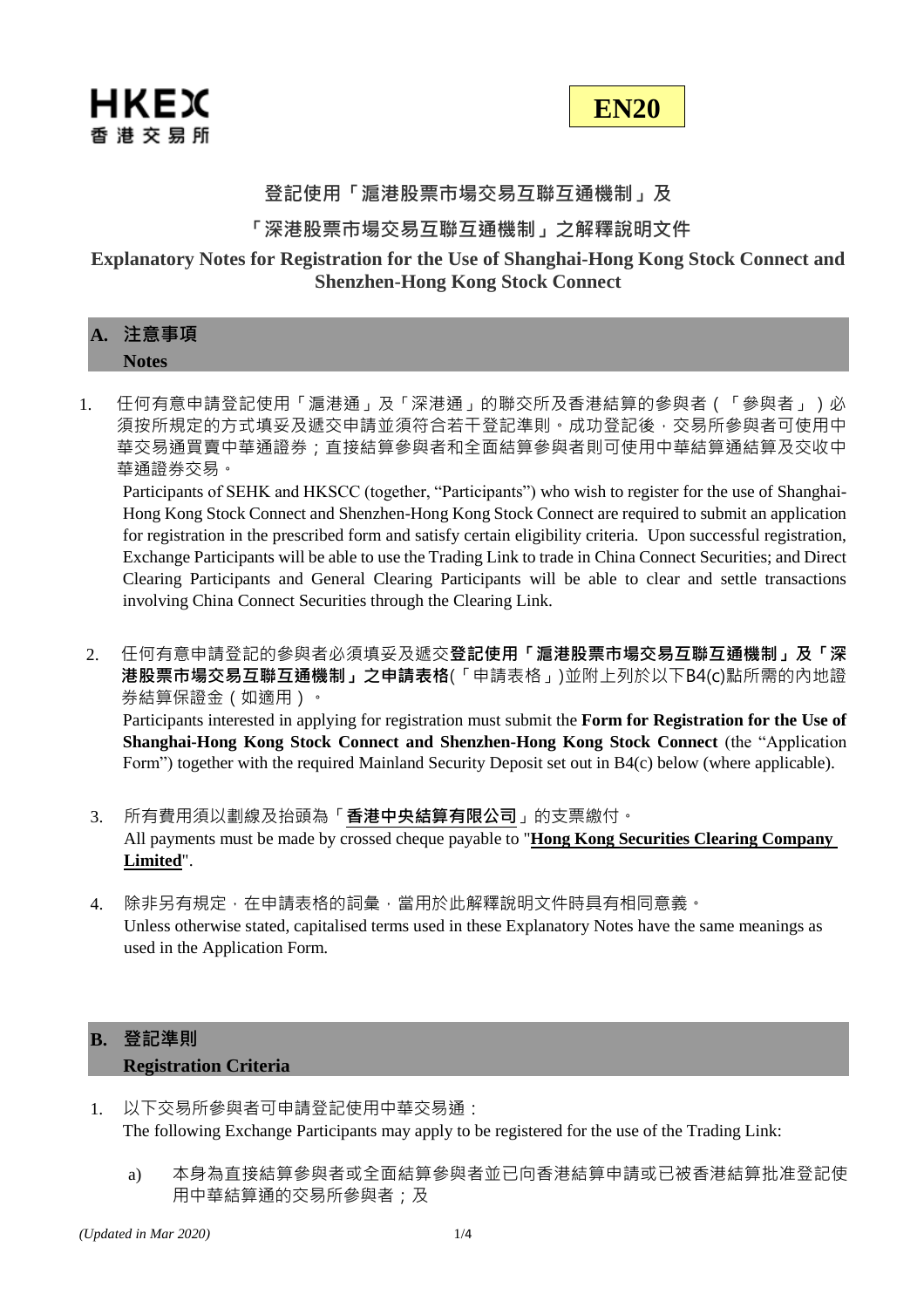Exchange Participants that are Direct Clearing Participants or General Clearing Participants and have applied to, or have been approved by, HKSCC for registration for the use of the Clearing Link; and

b) 無論本身是否直接結算參與者或全面結算參與者但已與一位已向香港結算申請或已被香港 結算批准登記使用中華結算通的全面結算參與者簽訂(根據中央結算系統規則所定義)有 效的結算協議的交易所參與者。若該全面結算參與者只替交易所參與者結算和交收中華通 證券交易,交易所參與者需與另一名全面結算參與者就結算及交收其交易所買賣簽訂有效 的結算協議:

Exchange Participants (whether or not they are Direct Clearing Participants or General Clearing Participants but have entered into a valid, binding and effective CCASS Clearing Agreement (as defined in the CCASS Rules) with a General Clearing Participant that has applied to, or has been approved by, HKSCC for registration for the use of the Clearing Link. If such General Clearing Participant will only clear and settle China Connect Securities Trades, the Exchange Participants shall have entered into a valid, binding and effective CCASS Clearing Agreement with another General Clearing Participant for the clearing and settlement of their Exchange Trades.

2. 以下類型的結算參與者可申請登記使用中華結算通:

The following Clearing Participants may apply to be registered for the use of the Clearing Link:

- a) 直接結算參與者;及 Direct Clearing Participants; and
- b) 全面結算參與者 General Clearing Participants.
- 3. 申請登記使用中華交易通的交易所參與者須符合下列登記條件: Exchange Participants who apply to be registered for the use of the Trading Link must satisfy the following criteria:
	- a) 演示並獲得聯交所滿意其具備足夠能力(包括前端/後勤系統的支援、運作程序、內部流 程、管制程序及客戶或其文件)以處理中華通證券的買賣盤及交易; demonstrate to the satisfaction of SEHK that they have adequate capabilities (including support from front / back office systems, operational procedures, internal processes, control procedures and client and other documentation) to handle orders and all aspects of transactions involving China Connect Securities;
	- b) 成功完成由聯交所不時指定的測試,並演示獲得聯交所滿意該申請人(就其系統及運作而 言)已就處理中華通證券的買賣盤及交易準備就緒; successfully complete the test(s) prescribed by SEHK from time to time and demonstrate to the satisfaction of SEHK that they are ready (from the operational and system perspectives) to act on or carry out orders and conduct trades or transactions involving China Connect Securities;
	- c) 若本身為直接結算參與者或全面結算參與者並已向香港結算申請登記使用中華結算通的交 易所參與者,該參與者必須符合以下第 4 點所列出的登記準則;或 where Exchange Participants are Direct Clearing Participants or General Clearing Participants who have applied to HKSCC for registration to use the Clearing Link, they have to satisfy the criteria set out in 4 below; or
	- d) 本身不是直接結算參與者或全面結算參與者而該交易所參與者已與一位已向香港結算申請 登記使用中華結算通的全面結算參與者簽訂有效的結算協議(根據中央結算系統規則所定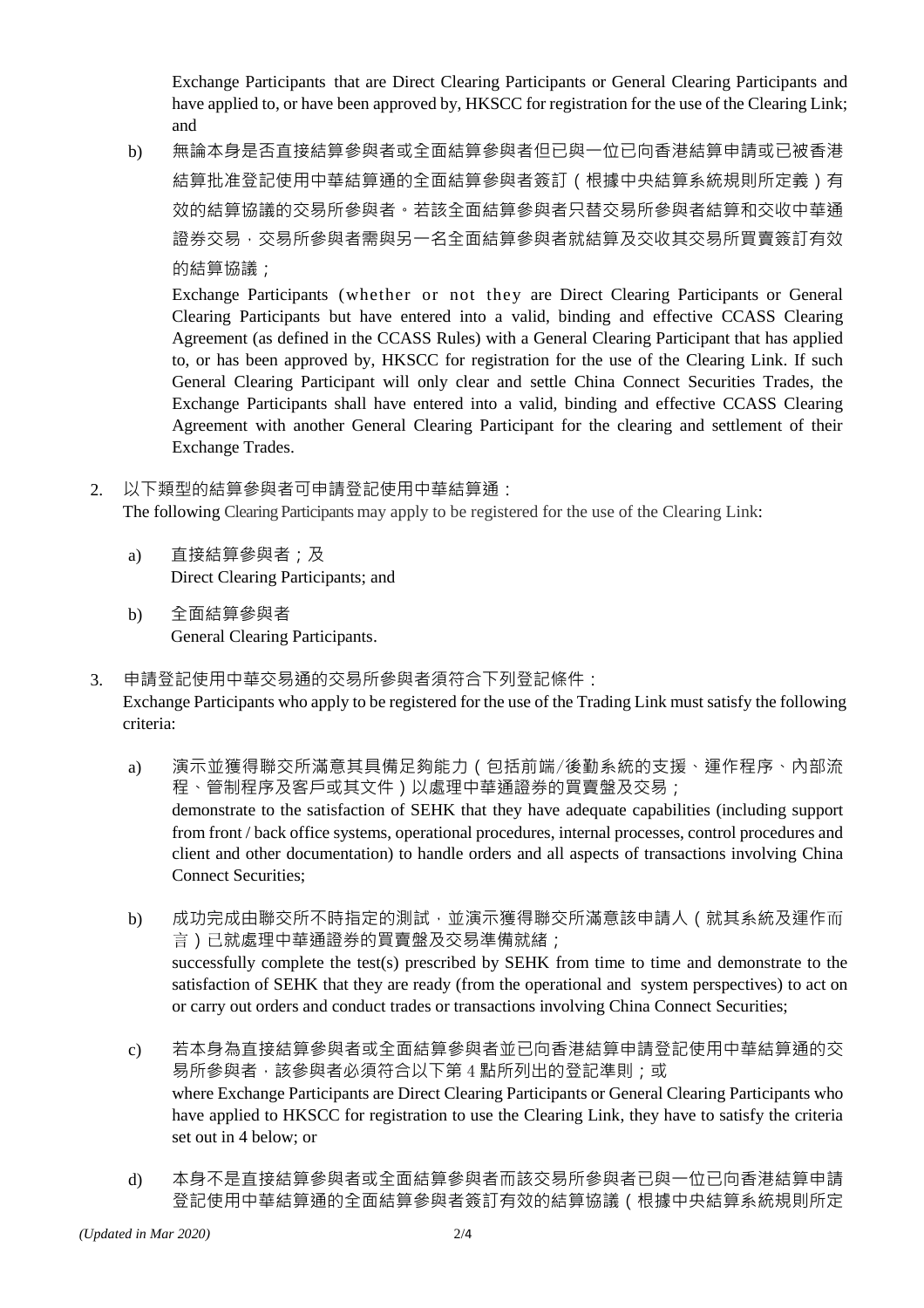義),該全面結算參與者必須符合以下第 4 點所列出的登記準則。若該全面結算參與者只 替交易所參與者結算和交收中華通證券交易,交易所參與者需與另一名全面結算參與者就 結算及交收其交易所買賣簽訂有效的結算協議。

where Exchange Participants are not Direct Clearing Participants or General Clearing Participants and they have entered into a valid, binding and effective CCASS Clearing Agreement (as defined in the CCASS Rules) with a General Clearing Participant who has applied to HKSCC for registration to use the Clearing Link, that General Clearing Participant has to satisfy the criteria set out in 4 below. If such General Clearing Participant will only clear and settle China Connect Securities Trades, the Exchange Participants shall have entered into a valid, binding and effective CCASS Clearing Agreement with another General Clearing Participant for the clearing and settlement of their Exchange Trades.

4. 申請登記使用中華結算通的直接結算參與者及全面結算參與者須符合下列登記條件:

Direct Clearing Participants and General Clearing Participants who apply to be registered for the use of the Clearing Link must satisfy the following criteria:

a) 演示並獲得香港結算滿意其具備足夠能力(包括結算系統/後勤系統的支援、運作程序、內 部流程、管制程序及客戶和其他文件)以處理中華通證券的買賣盤和交易,及其相關的交 收流程包括處理款項交收週期;

demonstrate to the satisfaction of HKSCC that they have adequate capabilities (including support from clearing systems / back office systems, operational procedures, internal processes, control procedures and client and other documentation) to handle orders and all aspects of transactions involving China Connect Securities and the related settlement process including money settlement cycles;

b) 向香港結算確認已成功完成內部系統測試,及證明並獲得香港結算滿意其 ( 就其運作及系 統方面)已就處理中華通證券的交收包括處理款項交收週期準備就緒;

confirm to HKSCC that they have successfully completed internal system test(s) and demonstrate to the satisfaction of HKSCC that they are ready (from the operational and system perspectives) to handle the settlement process of transactions involving China Connect Securities including money settlement cycles;

c) 向香港結算支付最低內地證券結算保證金二十萬人民幣作為風險管理用途,以符合使用中 華結算通的抵押品要求;及

pay HKSCC the amount of RMB200,000 as the minimum amount of Mainland Security Deposit for the purpose of satisfying the collateral requirements for the use of the Clearing Link for risk management purpose; and

d) 於一指定銀行(根據中央結算系統規則所定義)開立一指定人民幣銀行賬戶(詳見香港結 算不時刊發的"中 央 結 算 系 統 非 投 資 者 參 與 者 之 指 定 銀 行 名 單(人民幣)"), 而該指定銀行為一間已建立透過香港銀行同業結算有限公司營運的即時支付結算系統以為 非投資者參與者處理中央結算系統人民幣款項交收的銀行,該指定銀行並能夠執行人民幣 「票據交換所自動轉賬系統」付款指示以替該直接結算參與者或全面結算參與者於能進行 中華通證券交易的香港各營業日與香港結算進行款項交收(包括向香港結算支付即日內地 結算備付金)。直接結算參與者及全面結算參與者須提交「以票據交換所自動轉賬系統付 款指示(CPI)繳付即日差額繳款、即日按金及即日內地結算備付金常設指示表格 (CCASS 表格 73) 」予香港結算,授權香港結算以 (CPI)收取即日內地結算備付金。